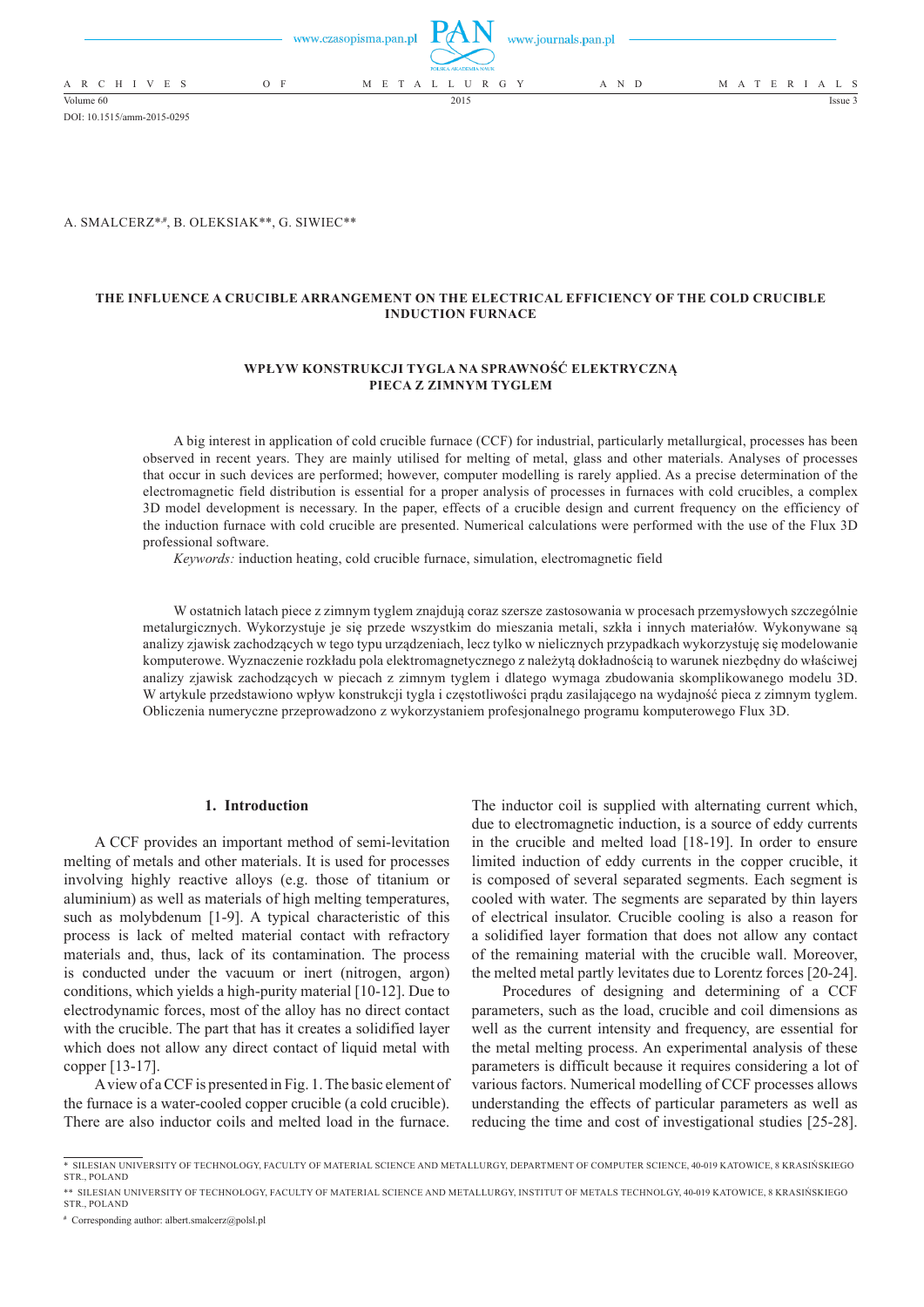www.czasopisma.pan.pl



## 1712

Physical processes that occur during induction heating are highly complex and interrelated. The electromagnetic field causes load heating and due to changing temperature, material properties and the load shape change which leads to changes in distribution of eddy currents, temperature and electromagnetic forces. The authors only focused on adequately precise determination of the electromagnetic field and omitted the temperature effects on the process. This approach ensures determination of the effects of the furnace design elements on its electrical efficiency. The process analysis requires development of a complex 3D model [29-31].

### **2. Study description**

The research analysis is related to the system of a furnace with cold crucible, presented in Fig. 1. Due to the symmetry, the system constitutes 1/16 of the furnace. It consists of 1 segment of the water-cooled crucible, the load and a 14-coil inductor with a rectangular profile (Fig. 2). The basic dimensions are presented in Table 1.



Fig. 1. View of a CCF:  $1 - coil$ ,  $2 - crucible$ ,  $3 - load$ ,  $4 - axis$ symmetries

Dimensions of the CCF used in the study (mm)

TABLE 1

| Crucible   Crucible  <br>ID | OD                           | Coil<br>ID      | Coil<br>OD | Load<br><b>OD</b> | Crucible<br>Height<br>CH <sub>1</sub> | Load<br>Height<br>LH |
|-----------------------------|------------------------------|-----------------|------------|-------------------|---------------------------------------|----------------------|
| 49                          | 64; 70; $\blacksquare$<br>76 | 69; 75; 75; 81; |            | 42                | 120                                   | 200                  |

Figures 2, 3 and Table 1 present the basic dimensions and material properties



Fig.2. Dimensions (in mm) of the inductor coil of the heater



Fig. 3. Symbols of dimensions of induction heater

Table 2 presents material properties of particular elements of the heating system

## TABLE 2

Material properties

| parameter                      | unit         | quantity                         |  |  |  |
|--------------------------------|--------------|----------------------------------|--|--|--|
| Load                           |              |                                  |  |  |  |
| resistivity                    | $(\Omega m)$ | $\rho_0$ = 2.82×10 <sup>-8</sup> |  |  |  |
| relative magnetic permeability |              |                                  |  |  |  |
| Crucible, inductor             |              |                                  |  |  |  |
| resistivity                    | $(\Omega m)$ | $\rho_0 = 1.72 \times 10^{-8}$   |  |  |  |
| relative magnetic permeability |              |                                  |  |  |  |

The system does not contain any ferromagnetic components ( $\mu$ <sub>r</sub> = 1 in all cases). The discretization network for the magnetic field is composed of about 100,000 elements. The calculation time for one variant is approximately 10 hours.

### **3. Description of the model**

To solve the eddy-current problems in three-dimensional systems, the  $T\Phi \Phi/\Phi_r$  model was used. It combines the electric vector potential  $T$  and scalar magnetic potential  $\Phi$ for conductive areas (both magnetic and non-magnetic) with  $\Phi$  formulated for non-conductive magnetic areas and reduced scalar magnetic potential  $\Phi_r$  for non-conductive and nonmagnetic areas [32-35].

The electric vector potential is defined by the formula

$$
J = \text{curl } T \tag{1}
$$

The scalar magnetic potential  $\Phi$  is described by the dependence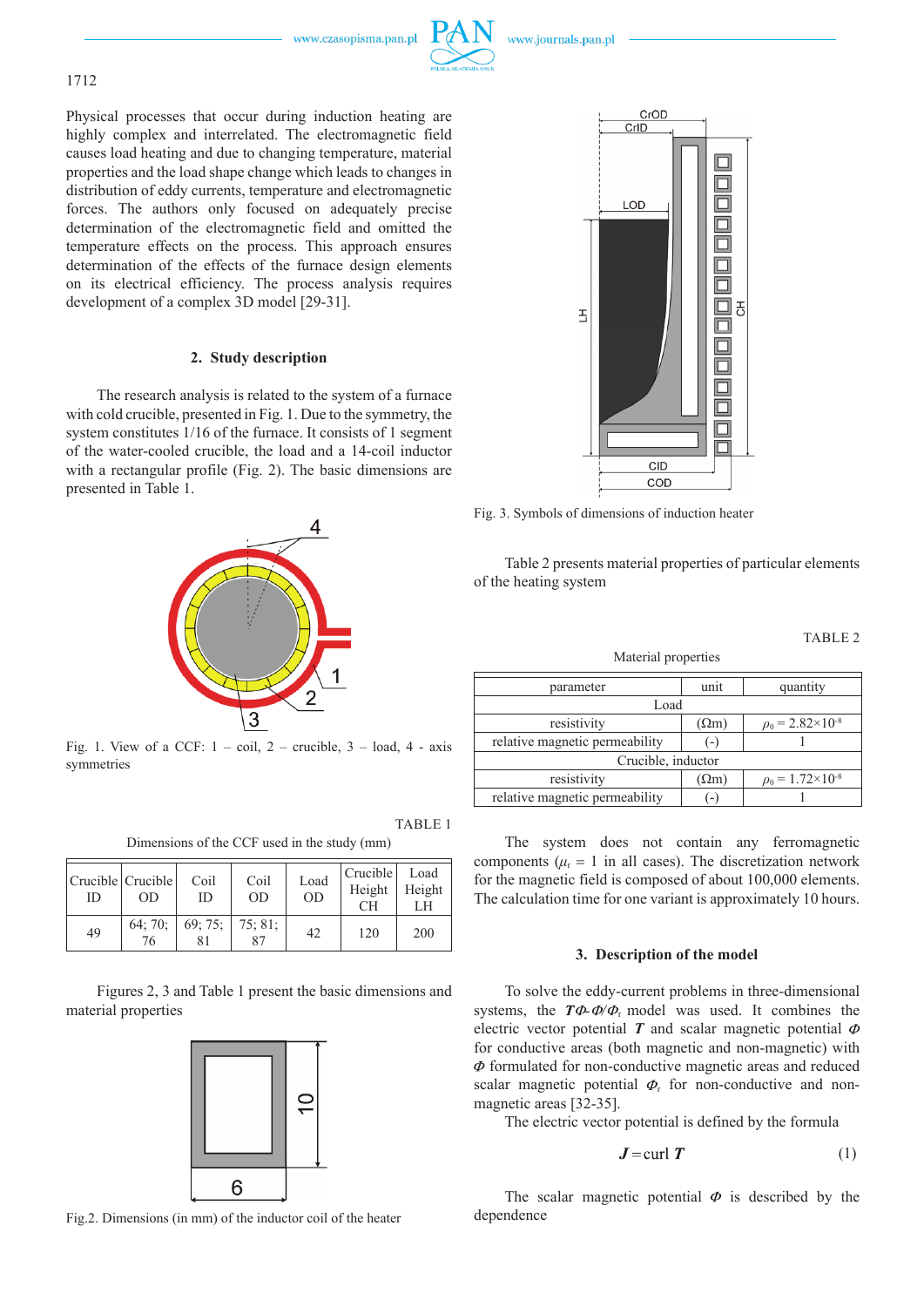



1713

$$
H = T - \text{grad}\,\Phi\tag{2}
$$

The above dependences lead to the equations which take the following form for harmonic quantities:

- for conductive areas

$$
\operatorname{curl}(\frac{1}{\gamma}\operatorname{rot}\underline{T}) - \operatorname{grad}(\frac{1}{\gamma}\operatorname{div}\underline{T}) + j\mu\omega(\underline{T} - \operatorname{grad}\underline{\Phi}) = 0 \quad (3)
$$

$$
\operatorname{div}[\mu(\underline{T} - \operatorname{grad} \underline{\Phi})] = 0 \tag{4}
$$

where

 $\text{grad}(\frac{1}{x}\text{div}\underline{T})$  represents an expression referring to the

boundary condition div $T = 0$ ,

- for non-conductive areas such as magnetic areas

$$
\operatorname{div}[\mu(-\operatorname{grad}\underline{\Phi})] = 0\,,\tag{5}
$$

while for the non-magnetic areas

$$
\operatorname{div}[\mu_0 \left( -\text{grad} \underline{\Phi}_r + H_0 \right)] = 0. \tag{6}
$$

Fig. 4 presents the arrangement used for the numerical modelling. It consists of the load (red), inductor (black), copper crucible (yellow), thermal insulation, cooling (green) and solid skull.

Fig. 4. The calculation model

#### **4. Simulations of CCF**

In the study, a finite element electromagnetic model of the CCF was developed using Flux 3D. To simplify the model, only a 1/16 of the system was modelled. A periodicity boundary condition was applied to the both sides (axis symmetries on Fig. 1). For those boundary conditions,

the mesh nodes on each side must be the same. To obtain the total power of the whole furnace, the results from one segment had to be multiplied by the number of segment. Aluminium was used as the load. Fig. 3 shows the one segment used in 3D simulation of the CCF. The air regions are not shown.

The study consisted of three cases:

- 1. The first analysed case was a change in the current frequency (5, 10, 20 kHz);
- 2. The next experiment was conducted for a various number of segments (6, 8, 12, 16);
- 3. The last analysed case was assessment of the crucible thickness (15, 21, 27 mm).

In Table 3, numbers of the calculation variants are presented.

| ш<br>. .<br>I |
|---------------|
|---------------|

Cases of calculations

| No. of variants | Frequencies,<br>kHz | Number of<br>segments | Thickness<br>of crucible,<br>mm |
|-----------------|---------------------|-----------------------|---------------------------------|
| 1               | 5                   | 16                    | 21                              |
| $\overline{2}$  | 10                  | 16                    | 21                              |
| 3               | 20                  | 16                    | 21                              |
| 4               | 10                  | 6                     | 21                              |
| 5               | 10                  | 8                     | 21                              |
| 6               | 10                  | 12                    | 21                              |
| 7               | 10                  | 16                    | 15                              |
| 8               | 10                  | 16                    | 27                              |
| 9               | 10                  | 6                     | 15                              |
| 10              | 10                  | 8                     | 15                              |
| 11              | 10                  | 12                    | 15                              |

A constant current of 400 A was applied to the coil in all cases.

#### **5. Results and discussion**

Results of calculations for the aluminium heating and melting processes in the CCF are presented below. The analysis was limited to determine the magnetic field distribution in the system and Joule losses in the furnace parts. A model of CCF is presented in Fig. 4. All the calculations were performed for the constant current (400A). The simulations differed in crucible design parameters and current frequencies.

During the numerical calculations, Joule losses in all

parts of the furnace were also controlled. Results for all crucible parts are presented in Table 4. The efficiency was determined using equation 7.

$$
\eta = \frac{P_m}{P_c + P_i + P_m} \cdot 100\% \,. \tag{7}
$$

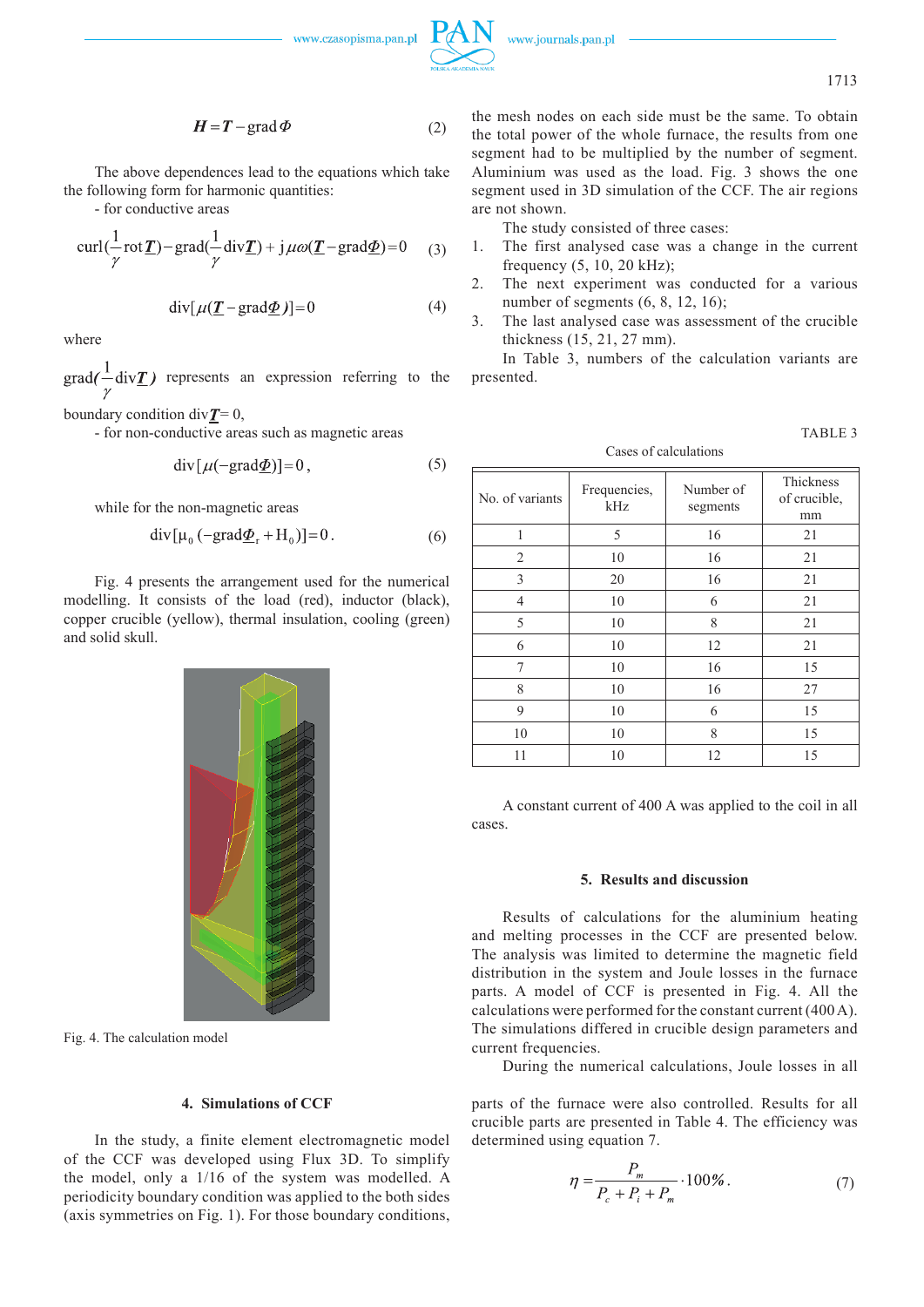www.czasopisma.pan.pl

|                                                   | TABLE <sub>4</sub> |
|---------------------------------------------------|--------------------|
| Joule losses generated in the elements of the CCF |                    |

| Variant | $P_c$ , W<br>(crucible) | $P_i$ , W<br>(inductor) | $P_m$ , W<br>(melt) | $\eta$ , % |
|---------|-------------------------|-------------------------|---------------------|------------|
| 1       | 3719.7                  | 1441.3                  | 473.6               | 8.4        |
| 2       | 4561.9                  | 1820.2                  | 606.7               | 8.7        |
| 3       | 5248                    | 2083.8                  | 760.3               | 9.4        |
| 4       | 2168.6                  | 1029.1                  | 391.7               | 10.9       |
| 5       | 2950.4                  | 1730.6                  | 538.9               | 10.3       |
| 6       | 3991.7                  | 1797.1                  | 591.4               | 9.3        |
| 7       | 4259.8                  | 1692.2                  | 642.6               | 9.7        |
| 8       | 4541.4                  | 1641                    | 586.2               | 8.7        |
| 9       | 2027.5                  | 864                     | 389.8               | 11.9       |
| 10      | 2777.6                  | 1596.2                  | 537.6               | 11         |
| 11      | 3657.6                  | 1639.7                  | 591.4               | 10.1       |

In Fig. 5, a graphic interpretation of the calculation results for the experiment 1 (current frequency changes – variants 1, 2, 3) is also presented. The frequency increase results in a slightly higher electrical efficiency of the system (approx. 1%) and a considerably increased power in the load (approx. 60%).



Fig. 5. Power in the load versus furnace efficiency depending on the current frequency

Fig. 6 present the effects of crucible segment number on the furnace efficiency and power in the metal. The analysis was performed for the furnace with 6, 8, 12 and 16 segments and for two crucible thickness values: 15 mm (variants 7, 9, 10, 11) and 21 mm (variants 2, 4, 5, 6). Reduction in the segment number results in increased electrical efficiency (about 2%) and decreased power in the melted metal (about 40%).





www.journals.pan.pl

Fig. 6. Power in the load versus furnace efficiency depending on the crucible segment number; a) crucible thickness 15 mm, b) crucible thickness 21 mm

The last analysed parameter was the crucible thickness (variants  $2, 7, 8 - Fig. 7$ ). A thinner crucible leads to higher efficiency (about 1%) with a slightly increased power in the melted metal (approx. 10%).



Fig. 7. Power in the load versus furnace efficiency depending on the crucible thickness

#### **6. Conclusions**

In the paper, a mathematical model of aluminium melting in a CCF is presented. Due to its complexity and structure, a 3D model is analysed with several simplifying assumptions and without considering the effects of melted metal flow. The most significant result of this kind of modelling is optimisation of both the system and the design of the crucible in order to obtain optimal heating conditions (i.e. total efficiency, particularly for metals of good electrical conductivity, e.g. copper, aluminium).

The analysis results show that the crucible design affects efficiency of the CCF. Both the crucible thickness and the segment number change the power in metal and the furnace electrical efficiency. The 3 performed series have led to the following conclusions:

- The frequency increase results in a slightly higher system efficiency (approx. 1%) and a considerably increased power in the load (approx. 60%).
- Reduction in the segment number results in increased electrical efficiency (about 2%) and decreased power in the melted metal (about 40%).
- A thinner crucible leads to its higher efficiency (about 1%) with a slightly increased power in the melted metal (approx. 10%).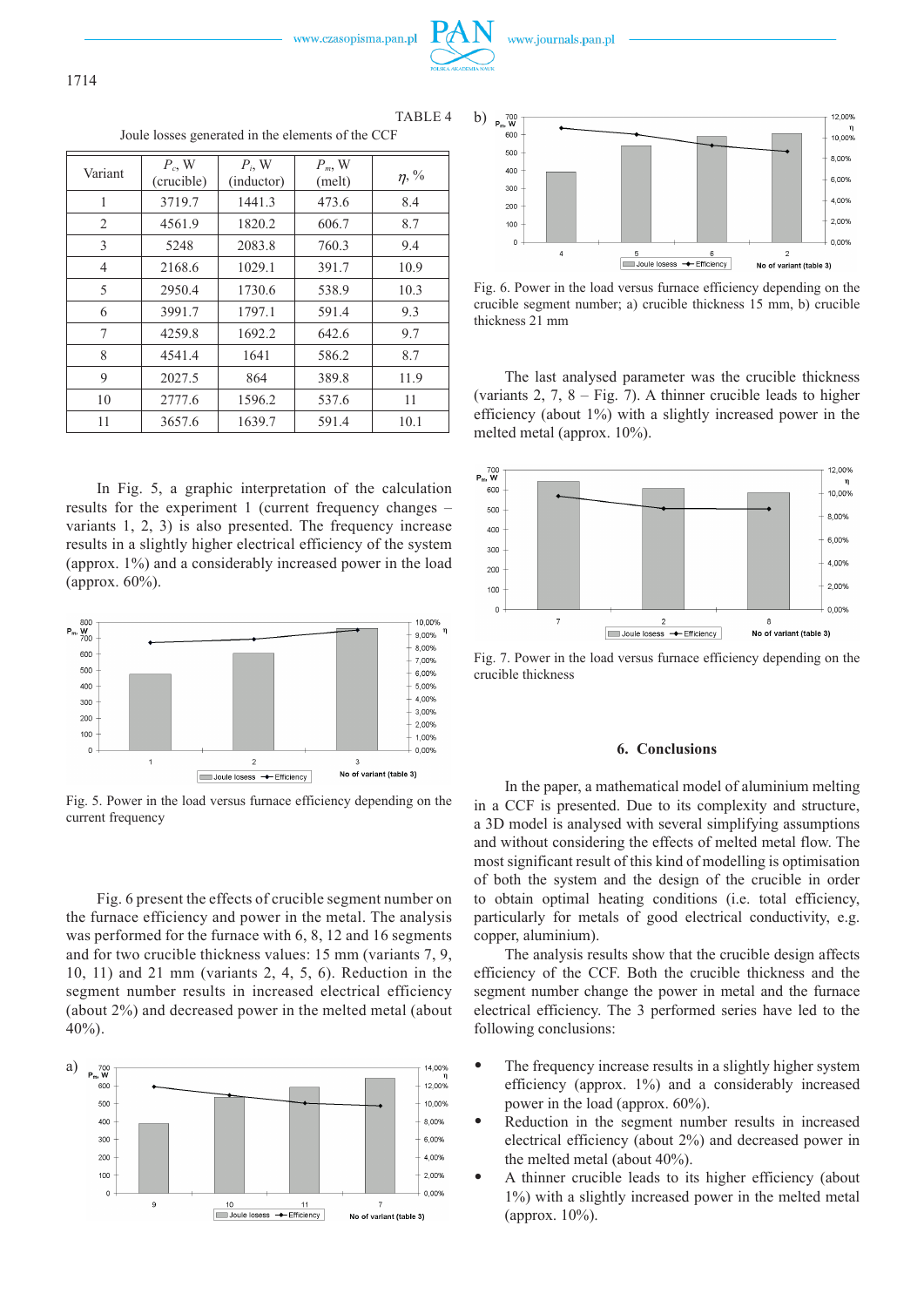www.czasopisma.pan.pl

#### REFERENCES

- [1] A. Fornalczyk, S. Golak, R. Przyłucki, Arch Civ Mech Eng **15**, 171-178 (2015).
- [2] A. Szkliniarz, W. Szkliniarz, Sol St Phen **176**, 139-148 (2011).
- [3] M. Koziol, A. Bogdan-Wlodek, J. Myalski, J. Wieczorek, Pol J Chem Technol **13**, 21-27 (2011).
- [4] J. Barglik, D. Dolega, A. Smagor, Magnetohydrodynamics **46**, 387-392 (2010).
- [5] W. Szkliniarz, A. Szkliniarz, Sol St Phen **197**, 113-118 (2013).
- [6] S. Golak, R. Przylucki, J. Barglik, Arch Metall Mater **59**, 287- 292 (2014).
- [7] R. Michalik, A. Tomaszewska, H. Woznica, Defect Diffus Forum **326-328**, 547-554 (2012).
- [8] A. Fornalczyk, S. Golak, M. Saternus, Math Probl Eng ID 461085 (2013).
- [9] M. Koziol, J. Wieczorek, A. Bogdan-Wlodek, J. Myalski, J Compos Mater **47**, 2309-2319 (2013).
- [10] J.S. Becker, HJ. Dietze, Int J Mass Spectrom **228**, 127-150 (2003).
- [11] G. Siwiec, B. Oleksiak, A. Smalcerz, Arch Metall Mater **58**, 193-195 (2013).
- [12] H. Jacobi, Stahl Eisen **114**, 45-56 (1994).
- [13] D. Gombert, J. Richardson, A. Aloy, D. Day, Waste Management 02, 24-28 Tucson (2002).
- [14] T. Wegrzyn, J. Piwnik, R. Wieszala, D. Hadrys, Arch Metall Mater **57**, 679-685 (2012).
- [15] J. Barglik, I. Dolezel, P. Karban, B. Ulrych, Compel **24**, 251- 260 (2005).
- [16] T. Wegrzyn, J. Piwnik, Arch Metall Mater **57**, 539-543 (2012).
- [17] F. Bickford, C.C. Herman, D.K. Peeler, D. Gombert, J. Richardson, R. Goles, J.D. Vienna, A. Aloy, S. Stefanovsky, WSRC, South Carolina 2003.
- [18] A. Smalcerz R. Przylucki, Int J Thermophys **34**, 667-679  $(2013)$

*Received: 20 October 2014.*

- [19] A. Glowacz, Arch. Acoust. **39**, 189-194 (2014).
- [20] A. Umbrasko, E. Baake, B. Nacke, A. Jakovics, HES-07, 277- 292 Padova (2007).
- [21] E. Westphal, A. Muiznieks, A. Muhlbauer, IEEE T Magn **32***,*  1601-1604 (1996).
- [22] I.V. Shurygina, Y.A. Polonskii, I.F. Masover, B.P. Aleksandrov, V.I Dobrovolskaya, V.M. Byndin, Refractories-USSR **22***,* 622- 627 (1981).
- [23] K. Kainuma, T. Take, M. Fujita, S. Hayashi, Stud Appl Electromag **13***,* 753-756 (1998).
- [24] A. Morita, H. Fukui, H. Tadano, S. Hayashi, J. Hasegawa, M. Niinomi, Mat Sci Eng A-Struct **280***,* 208-2013 (2000).
- [25] K. Pericleous, V. Bojarevics, R.A. Harding, M. Wickins, The third International Conference on CFD in the Minerals and Process Industries, 599-606 (2003).
- [26] A. Umbrasko, E. Baake, B. Nacke, Korus 2005, Proceedings, 372-376 (2005).
- [27] IV. Pozniak, AY. Pechenkov, AN. Schatunov, Compel **27**, 359- 368 (2008).
- [28] E. Baake, B Nacke, F. Bernier, M. Vogt, A. Muhlbauer, Compel **22**, 88-97 (2003).
- [29] M. Niklewicz, A. Smalcerz, A. Kurek, Prz Elektrotechniczn **84**, 219-224 (2008).
- [30] J. Barglik, A. Smalcerz R. Przylucki, J Comput Appl Math **270**, 231-240 (2014).
- [31] A. Smalcerz, R. Przylucki, Metalurgija **52**, 223-226 (2013).
- [32] A. Candeo, C. Ducassy, P. Bocher, F. Dughiero, IEEE T Magn **47**, 918-921 (2011).
- [33] A. Smalcerz, Arch Metall Mater **58**, 203-209 (2013).
- [34] K. Kurek, DM. Dolega, Int J Mater Prod Tec **29**, 84-102 (207).
- [35] M. Niklewicz, A. Smalcerz, Prz Elektrotechniczn **86**, 333-335 (2010).